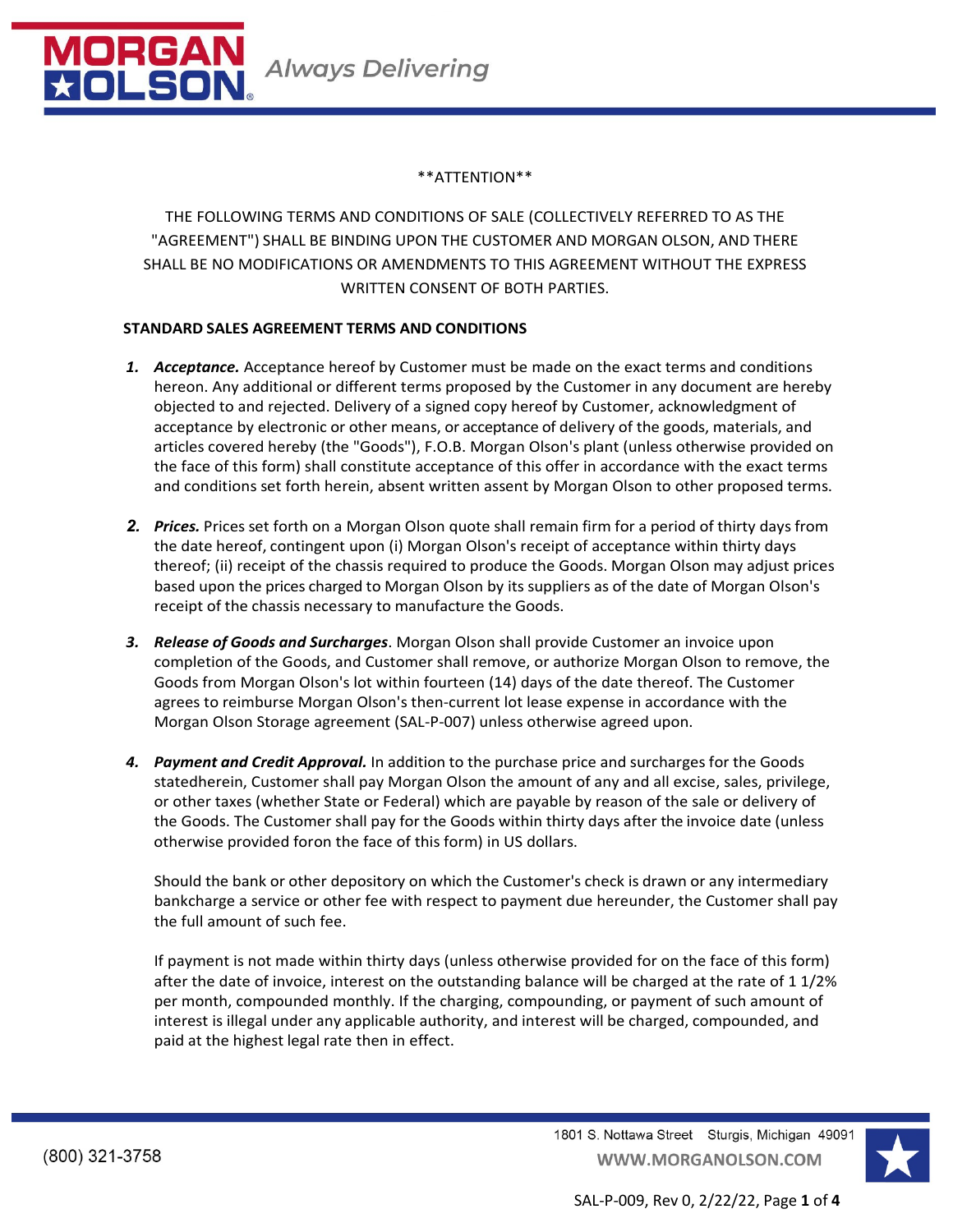

Shipments and deliveries of goods shall, at all times, be subject to the approval of Morgan Olson's Credit Department. Morgan Olson may at any time decline to make any shipment or delivery or perform any work except upon receipt of payment or security or upon terms and conditions satisfactory to such Department. If payment by check has been approved by Morgan Olson, the obligation represented thereby shall be automatically reinstated if the item is dishonored upon the first presentation for payment in proper form and in time.

- *5. Delivery. Title and Risk of Loss.* All Goods sold hereunder are to be shipped F.O.B. Morgan Olson's plant. Title to the Goods covered hereby shall vest in the Customer upon completion and invoice of goods thereof by Morgan Olson to Customer or Customer's agent. The risk of loss shall shift with the invoice of the goods.
- *6. Warranty: Exclusion of Other Warranties.* Morgan Olson will furnish a digital or written Warranty Statement to the Customer at the time of delivery. Morgan Olson's responsibility for fulfillment of Warranty will be limited to the express terms and conditions of this Warranty Statement. **THE WARRANTY REFERREDTO IN THIS PARAGRAPH SHALL BE IN LIEU OF ANY OTHER WARRANTY, EXPRESS OR IMPLIED, INCLUDING, BUT NOT LIMITED TO, ANY IMPLIED WARRANTY OF MERCHANTABILITY OR FITNESS FOR APARTICULAR PURPOSE. THERE ARE NO OTHER WARRANTIES, EXPRESS OR IMPLIED.** Oral statements made by Morgan Olson's agents do not constitute warranties, shall not be relied upon as such by Customer, and are not part of this sales agreement. If the Customer experiences difficulties believed to be covered by Warranty, he should communicate with Morgan Olson immediately. **MORGAN OLSON WILL NOT BE RESPONSIBLE FOR PAYMENT OF ANY CHARGES INCURRED BY THE CUSTOMER FOR CORRECTION OF DEFICIENCIES COVERED BY WARRANTY UNLESS EXPRESS WRITTEN AUTHORIZATION HAS BEEN GRANTED FOR THE PERFORMANCE OF THIS WORK. IN NO EVENT WILL MORGAN OLSON BE LIABLE FOR ANY CONSEQUENTIAL OR INCIDENTAL DAMAGES ARISING OUT OF ANY BREACH OF THIS WARRANTY.**
- *7. Indemnity.* While the Goods are in Customer's care, custody, and control, Customer shall indemnify, save harmless and defend Morgan Olson from and against any and all claims, losses, damages, costs, and expenses, including reasonable attorney fees, arising from or related to any claim for personal injury, death, or property damage resulting from Customer's failure to properly maintain the product pursuant to manufacturer's instructions contained in Morgan Olson's Owner's Manual.
- *8. Tolerances.* Goods sold hereunder shall be subject to Morgan Olson's standard manufacturing variations, tolerances, and classifications. Where overall specifications are based on truck specificationssupplied by the Customer or truck manufacturer, Morgan Olson will not be responsible for deviations in overall specifications if caused by deviation of truck specifications from information supplied.
- *9. Supplemental Orders and Additions.* Orders subsequent to and which supplement or add to an original order will become part of the original order upon acceptance by both Customer and MorganOlson. Prices for additions will be governed by the price of time and materials necessary to effect the additions.

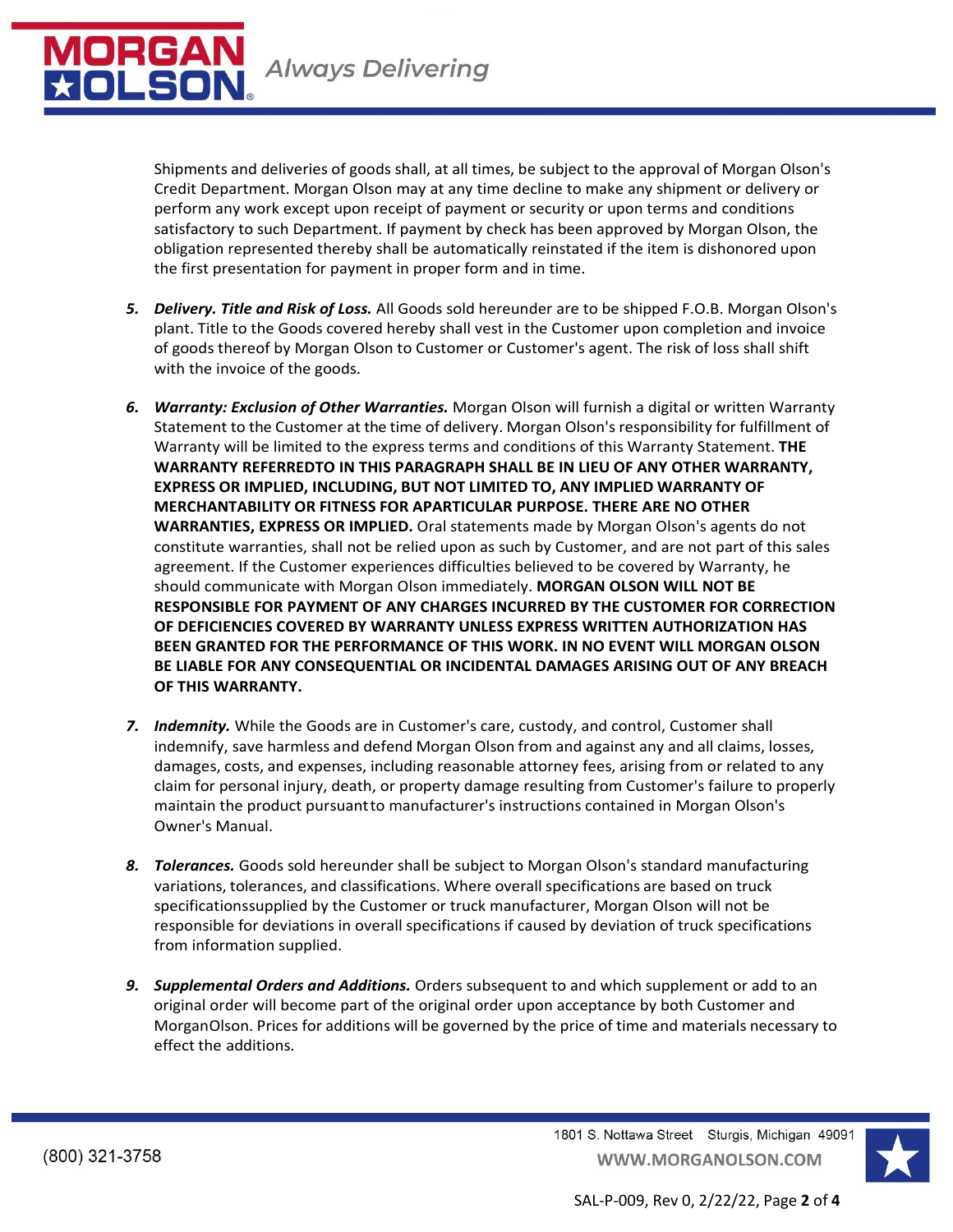

- *10. Correction of Errors.* Morgan Olson reserves the right to make corrections in typographical or arithmetical errors.
- *11. Force Majeure.* Morgan Olson shall not be liable for any delay in delivery due to fuel or other energyshortage, fires, floods, strikes or other labor disputes, accidents to machinery, equipment breakdown, the volume of business, inability to secure raw materials, acts of sabotage, riots, precedents or priorities granted at the request or for the benefit, directly or indirectly, of the federal or any state government orany subdivision or agency thereof, delays in transportation or lack of transportation facilities, restrictions or other controls imposed by federal or State legislation or rules or regulations thereunder, executive proclamations by any authorized federal or state officer, or any other cause beyond Morgan Olson's control.
- *12. Merger and Integration*. All proposals, negotiations, and representations, if any, regarding the transaction or series of transactions evidenced hereby and made prior to or on the date hereof are deemed to be merged herein. These standard terms and conditions shall be deemed to embody all of the terms, conditions, and other expectations of both Morgan Olson and the Customer with respect tothe transaction or series of transactions evidenced hereby. No evidence of any prior or contemporaneous course of dealings or course of performance between Morgan Olson and the Customer shall be admissible to supplement, explain or contradict any term herein.
- *13. Amendment, Modification, Rescission, or Waiver.* Neither this writing nor any provision hereof may be amended, modified, waived, discharged, terminated, or rescinded orally or by course of performance, course of dealing or usage of trade, but only an instrument in writing executed by the party against which enforcement of the amendment, modification, waiver, discharge, termination or rescission is sought, may do so. No waiver of any provision hereof or any right otherwise conferred bylaw shall affect the waiving party's capacity to respond to any other similar contemporaneous or future breach.
- *14. Assignment.* Customer shall not assign any of its rights nor delegate any of its duties hereunder without Morgan Olson's prior written consent, and any such attempt at assignment or delegation shallbe void.
- *15. Limitation of Liability.* Morgan Olson shall not be liable to the Customer for any loss of profits, indirect, special, and/or consequential damages arising out of any breach of its obligations and/or warranties under this Agreement.
- *16. Compliance with Laws*. Any provisions required to be included herein by any applicable and valid law, rule, regulation, or executive proclamation shall be deemed incorporated herein without furtheraction by Morgan Olson and the Customer herein.
- *17. Waiver.* Morgan Olson's forbearance or failure to exercise, at any time, any of its rights and/or remedies herein shall not be deemed a subsequent waiver thereof nor a waiver of any other right orremedy contained herein.